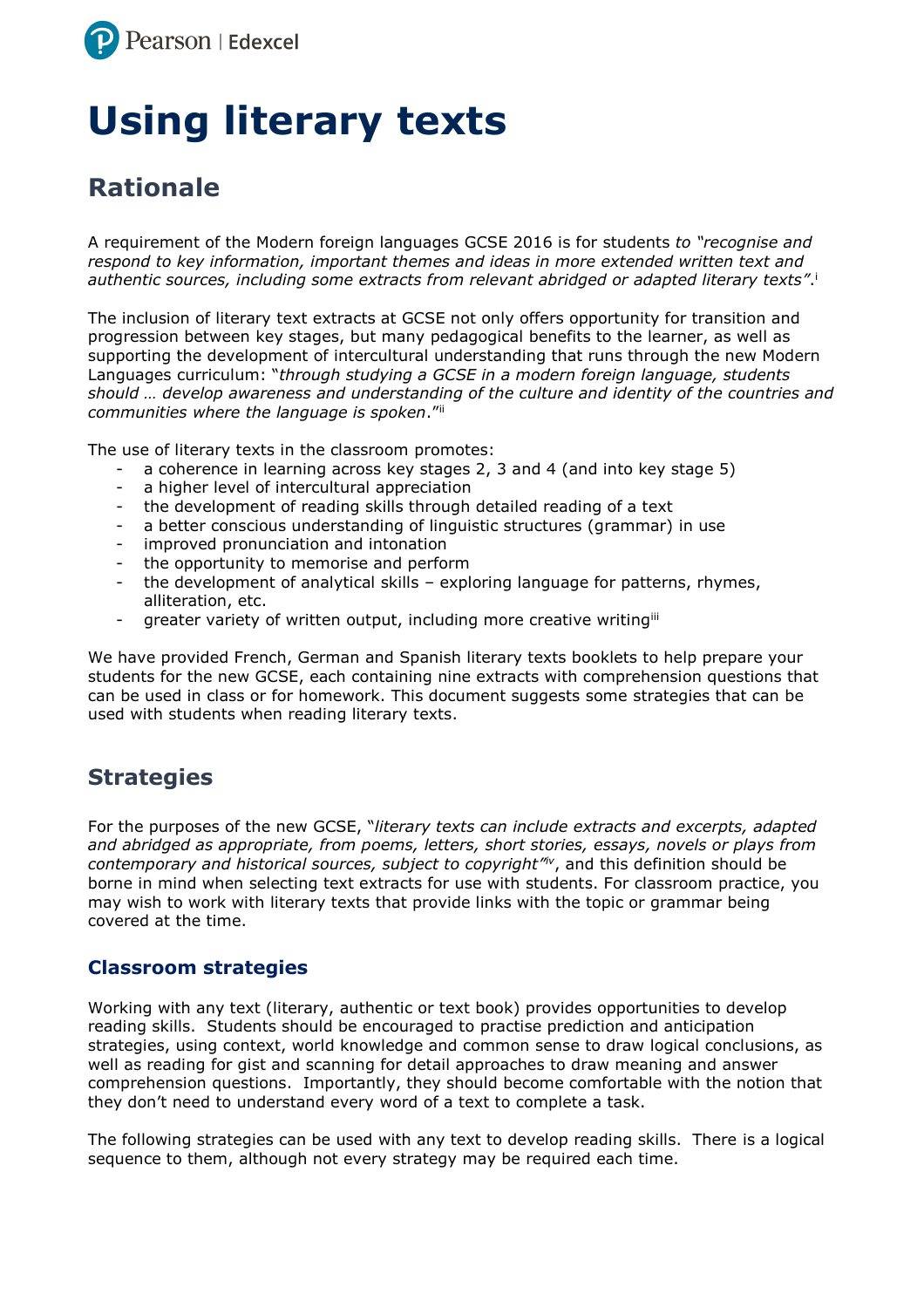

| <b>Reading strategy</b> | <b>Classroom activities</b>                                                                                                                                                                                                                                                                                                                                                                                                                                                                                                                                                                                                                                                                                                                                                      |
|-------------------------|----------------------------------------------------------------------------------------------------------------------------------------------------------------------------------------------------------------------------------------------------------------------------------------------------------------------------------------------------------------------------------------------------------------------------------------------------------------------------------------------------------------------------------------------------------------------------------------------------------------------------------------------------------------------------------------------------------------------------------------------------------------------------------|
| 1 Prediction            | i. Before seeing the whole text, students receive only specific clues<br>(title, subtitles, picture, symbols, the outline layout of the text (e.g. text<br>box to show lengths, format in columns), specific individual lines /<br>extracts).                                                                                                                                                                                                                                                                                                                                                                                                                                                                                                                                    |
|                         | ii. Students suggest the theme of the text, based on the clues.<br>iii. Students complete simple multiple choice questions to elicit general<br>information. E.g. The text is a) an email b) an article c) a fictional<br>extract. The text is about a) a crime b) an accident c) a competition.                                                                                                                                                                                                                                                                                                                                                                                                                                                                                 |
| 2 Anticipation          | i. Students receive the questions (multiple-choice, true / false, gap-fill,<br>sentence completion, or grid completion) that accompany the text<br>before they see the whole text. They decide for each question what sort<br>of information they are looking for, e.g. a person, place, reason, opinion.<br>ii. Based on all pre-reading tasks so far, students anticipate any target<br>language words that might be in the text.                                                                                                                                                                                                                                                                                                                                              |
| 3 Skimming              | i. The teacher reads the text aloud and students follow along.<br>and/or<br>ii. Students read the text aloud, aiming for accurate pronunciation.<br>and/or<br>iii. Students skim read the text once without stopping for unfamiliar<br>words, sounding out the words in their heads without vocalising.<br>iv. Students add to their overall gist understanding, by answering the<br>questions Who? When? Where? What? Why?<br>v. After skim reading, students match key words to paragraph headings<br>or subtitles.<br>vi. After skim reading, students complete sentences, fill gaps or tackle<br>multiple choice questions designed to address the overall theme of the<br>text.                                                                                             |
| 4 Scanning              | i. Students identify all known words in the text and highlight.<br>ii. Students are directed to identify particular words (e.g. a number, a<br>date, a time, a colour, a building)<br>iii. Students scan the text for cognates.<br>iv. Students scan the text for particular words within words or word<br>families. They can be given a list of English words to find.                                                                                                                                                                                                                                                                                                                                                                                                          |
| 5 Decoding              | i. Use a short English text with unknown target language words inserted.<br>Students work out what they mean, and reflect on the strategies they<br>used.<br>ii. Students are given a particular pattern to look for. E.g. If 'ciudad'<br>means 'city', find all the other words ending in -dad and translate them.<br>iii. Students identify a specific number of unknown words for themselves<br>and try to decode them, using the rest of the words in the sentence:<br>E.g. Ellos leen un libro = They $*?*$ a book.<br>iv. Students are directed to specific unknown words in the text that are<br>made up of familiar elements. E.g. pobreza. They are asked to identify<br>familiar elements (i.e. pobre) and generate plausible English translations<br>for those words. |

In the classroom, in addition to the development of reading strategies the following activities may be used to further exploit literary texts<sup>v</sup>.

#### Activity 1:

#### **Read aloud for pronunciation / fluency**

i. In pairs. One student reads the text aloud and the other places corresponding pictures down in order.

ii. Jigsaw reading. Students have different versions of the text with different parts missing. They sit back to back and read aloud, producing a complete version.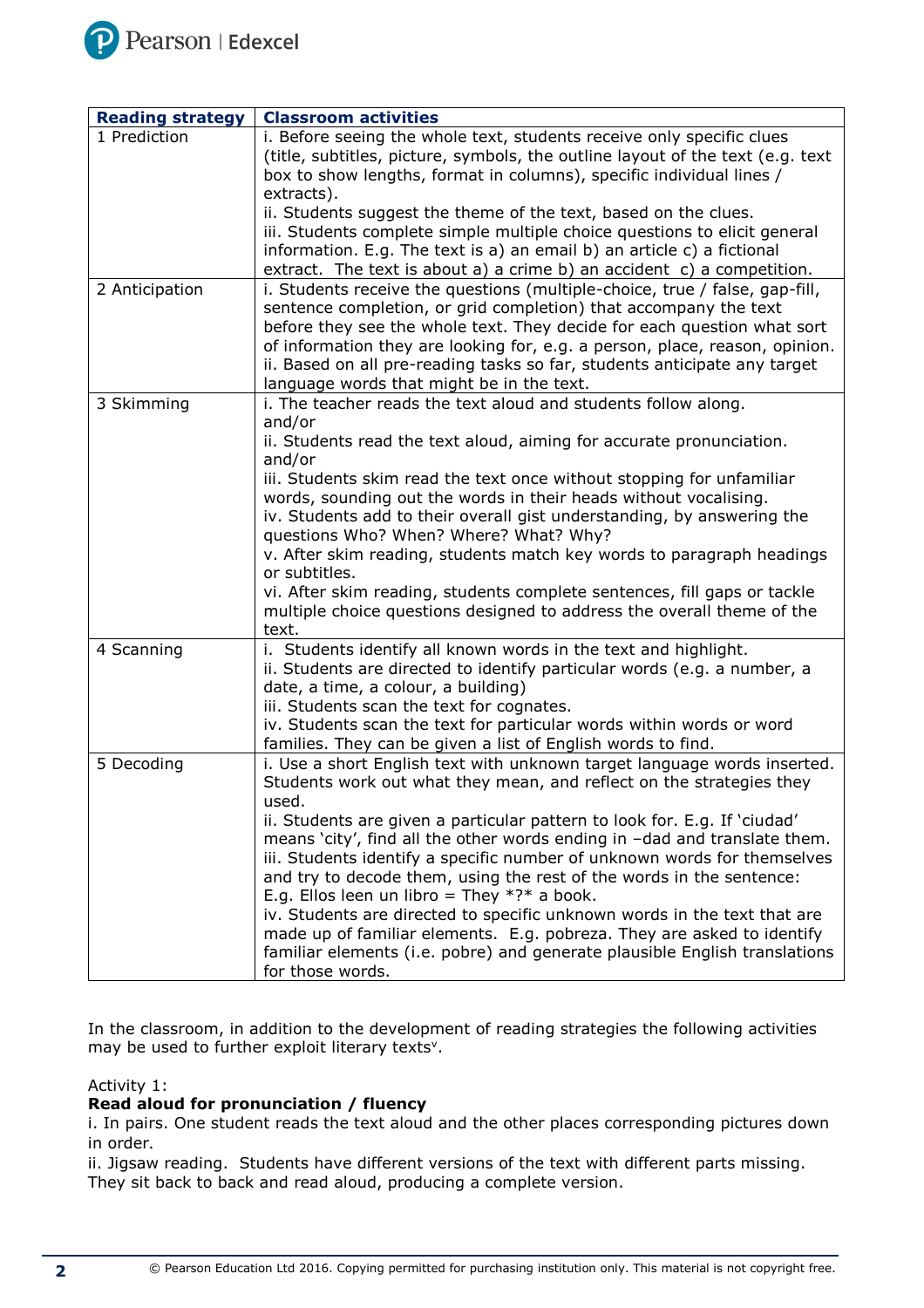

#### Activity 2:

#### **Decoding of words / idiom / meaning behind the word**

Students read descriptors relating to different sections of the text and assign them appropriately.

Activity 3:

#### **Grammatical focus**

Focus on an aspect of grammar – e.g. verbs and tenses.

i. Students allocate time frames to sections of text.

ii. Students identify specific verb forms within the text and work out the infinitive forms.

iii. Students change the person or tense of the verbs

iv. Work from verb forms to create related nouns, adjectives or adverbs, based on known language patterns.

#### Activity 4:

**Comparison of two texts or parts of text** – sounds / words / imagery / rhymes / rhythm / style

Students analyse aspects such as rhyming couplets, use of tenses, descriptors

#### Activity 5:

#### **Comprehension tasks**

i. In pairs or working alone, students find the expressions in the target language for given English phrases.

ii. In pairs or working alone, students read statements and work out which are true.

#### Activity 6:

#### **Use of reference resources**

Identify a limited number of unknown words. Use decoding strategies to deduce their meaning, and then check word meanings in a dictionary. Record new words for use in own speaking and writing.

#### Activity 7:

#### **Creative Production**

i. Students re-write the text in a different genre (e.g. prose --> dialogue) ii. Students write target language questions (which could be also multiple-choice, true/false, gap-fill, sentence completion, or grid completion) on the text. iii. Students generate clues / definitions for the new words they have encountered in the text. They use them in a game (e.g. Taboo).

#### **Exam strategies**

At GCSE, literary texts are part of the reading examination and the focus is on comprehension. Comprehension questions based on literary texts are either:

- 1. Open-response questions in English
- 2. Multiple-choice questions in English

Students need to establish routines for tackling specific reading questions independently and with confidence. They may find it useful to use this formula for questions based on literary texts, with questions in English:

#### **Reading formula for exam questions**

| <b>P</b> rediction | What can you tell about the text from the <b>title</b> , the <b>exam</b> |
|--------------------|--------------------------------------------------------------------------|
|                    | rubric, any visuals, the layout, the punctuation?                        |
| Anticipation       | Read the <b>English questions</b> to add to your overall sense of        |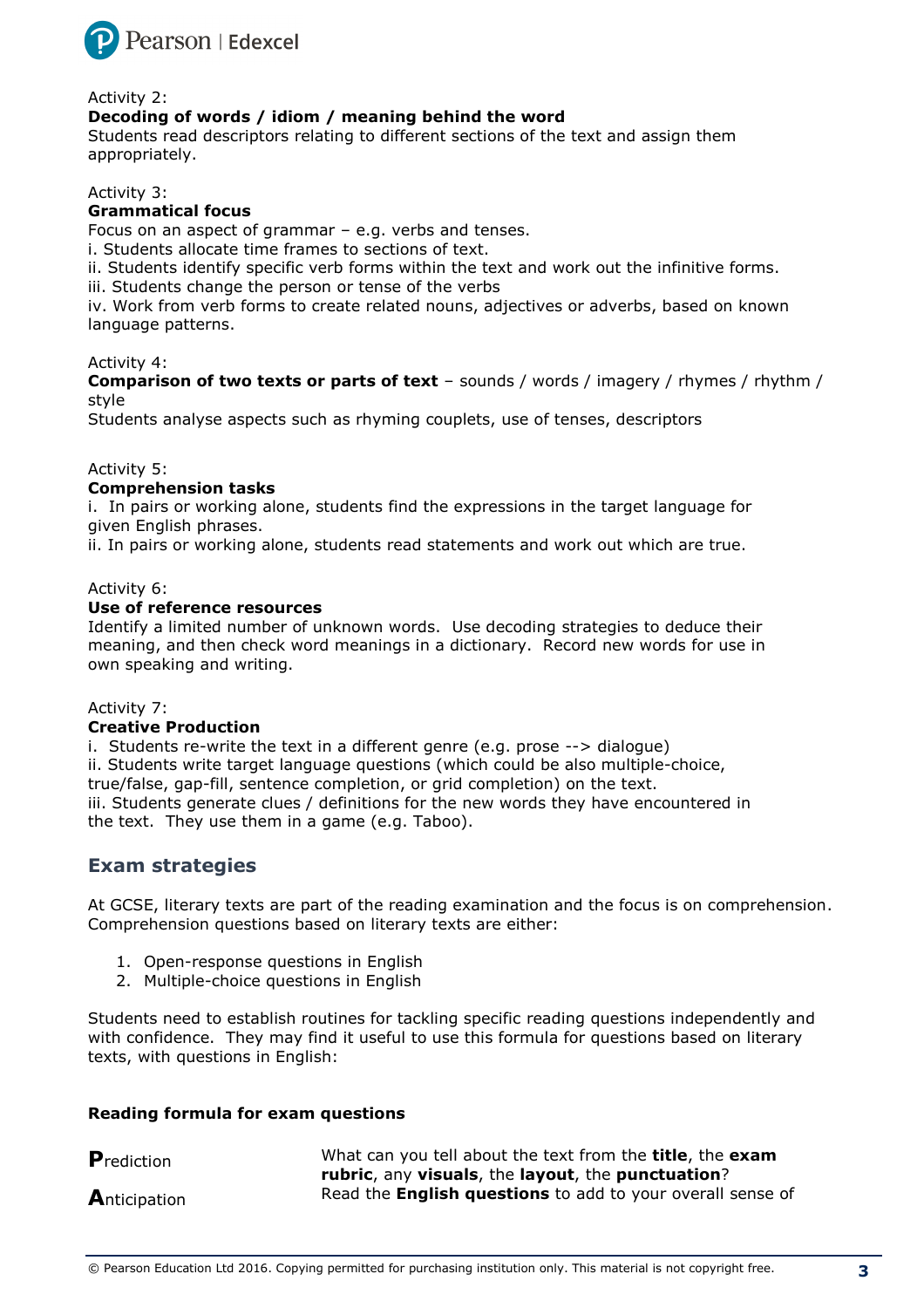

|                                 | what the text is about, and anticipate <b>possible answers</b> based                                                                                                            |
|---------------------------------|---------------------------------------------------------------------------------------------------------------------------------------------------------------------------------|
|                                 | on real world logic and probability.                                                                                                                                            |
| <b>S</b> kim reading            | Read the whole text once through to add to your gist<br>understanding. Don't stop when there are unfamiliar words.                                                              |
| <b>S</b> canning                | Go back to the questions, one by one. Decide what                                                                                                                               |
|                                 | information you need. Who? What? Where? When? Why? If                                                                                                                           |
|                                 | the task is multiple choice, scan the text for those specific                                                                                                                   |
|                                 | words. If not, scan for possible answers that fit, e.g. a person                                                                                                                |
|                                 | for 'Who?'.                                                                                                                                                                     |
| <b>E</b> valuation              | Keep the overall text and context in mind. Ensure that<br>answers don't contradict each other (use in-text logic) and are<br>not impossible or unlikely (use real world logic). |
| <b>D</b> eduction and inference | In more challenging questions, the answers are not directly                                                                                                                     |
|                                 | given but are built-up by piecing together hints from the                                                                                                                       |
|                                 | text. Where the answer is not immediately clear, look at the                                                                                                                    |
|                                 | sentence before and after the keyword to get more                                                                                                                               |
|                                 | information.                                                                                                                                                                    |

NB: Adapted versions of this basic formula work with all GCSE reading question types.

## **Practice**

To get students used to working with literary texts, they could do activities such as 'find the expression for …' in the text, following by 'tick the 4 correct statements', such as below. Please note that these activities are based on the literary texts found in the Edexcel 2016 GCSE reading sample assessment papers. Please refer to the individual papers for the texts themselves.

#### **French**

Questions based on *Le temps des secrets* by Marcel Pagnol

#### **Find the expressions for**:

- 1 I met a girl
- 2 She is tall
- 3 So you like her?
- 4 I've seen her in the village
- 5 A famous poet
- 6 Has lots of money

#### **Read the text again. Select the four correct statements:**

- 1 Marcel met Isabelle in Rapon
- 2 Isabelle is 11 years old
- 3 Marcel is small
- 4 Marcel really doesn't like Isabelle
- 5 The aunt thinks she has brown hair
- 6 Her father is a famous poet
- 7 Her father is very rich
- 8 Isabelle's father has a piano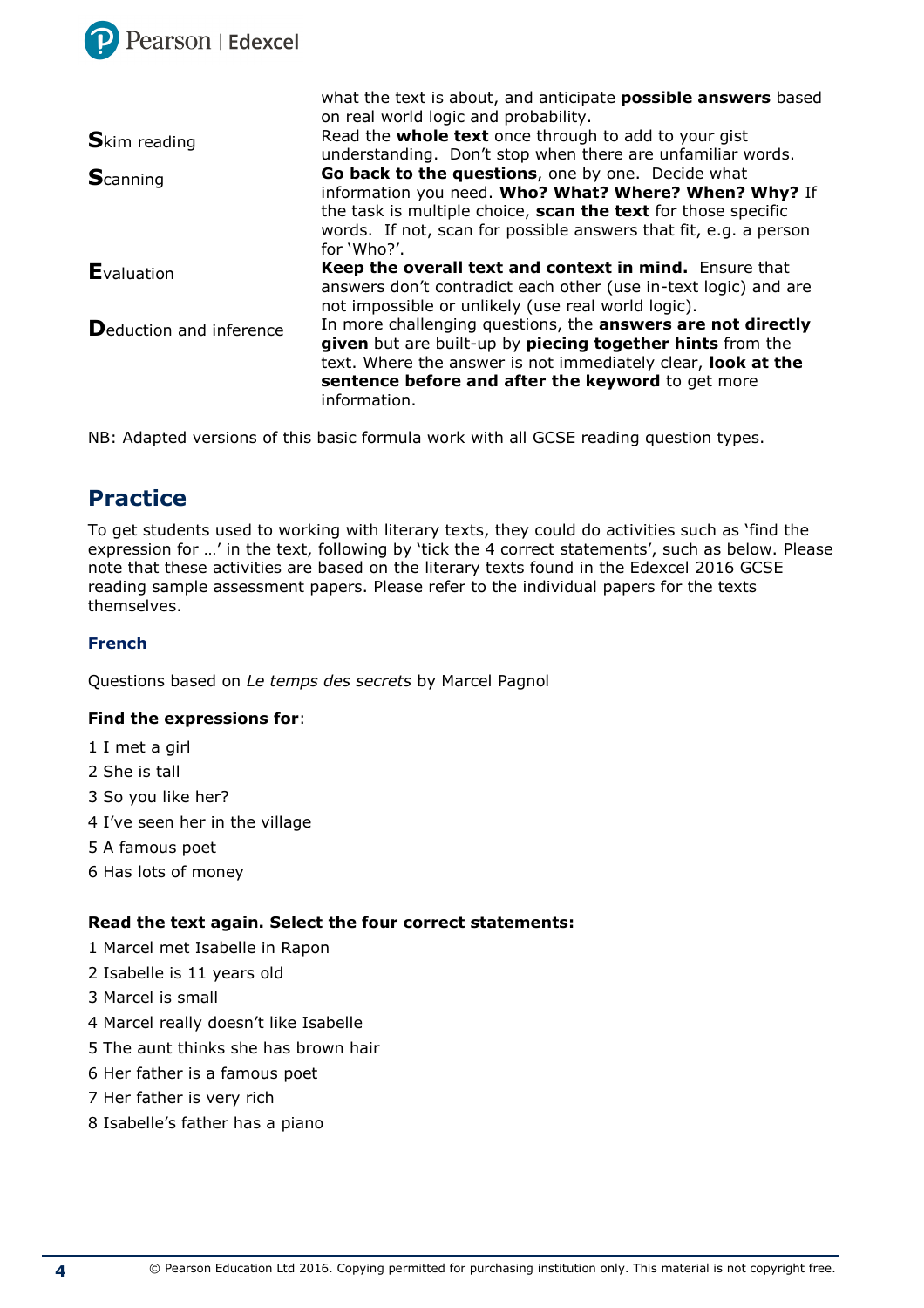

#### **German**

Questions based on *Dirk und ich* by Andreas Steinhöfel

#### **Find the expressions for:**

- 1 A birthday is almost like Christmas
- 2 The night before
- 3 I could not sleep
- 4 Open your present
- 5 Small gold guinea pig
- 6 Such a lovely present

#### **Read the text again. Select the four correct statements:**

- 1 It is going to be the girl's  $8<sup>th</sup>$  birthday
- 2 She found it difficult to wake up
- 3 The family gave Erika her present in the kitchen
- 4 Her parents gave her a kiss
- 5 Her brother was very calm and quiet
- 6 Erika was given a guinea pig
- 7 The guinea pig had blue eyes
- 8 Erika loved her birthday present

#### **Spanish**

Questions based on *Manolito Gafotas: Un cumpleaños feliz* by Elvira Lindo

#### **Find the expressions for:**

- 1 He says no way.
- 2 You don't get to be 80 every day.
- 3 people give you
- 4 Say yes!
- 5 You will invite
- 6 My parents will buy

#### **Read the text again. Select the four correct statements:**

- 1 Manolito's grandfather is looking forward to celebrating his birthday.
- 2 He would like a new tie.
- 3 He doesn't want another scarf.
- 4 Manolito is very excited about the party.
- 5 Manolito wants to invite all his friends.
- 6 Manolito's grandfather doesn't have any friends.
- 7 His parents are going to provide the food.
- 8 Manolito's aunt is also going to be involved.